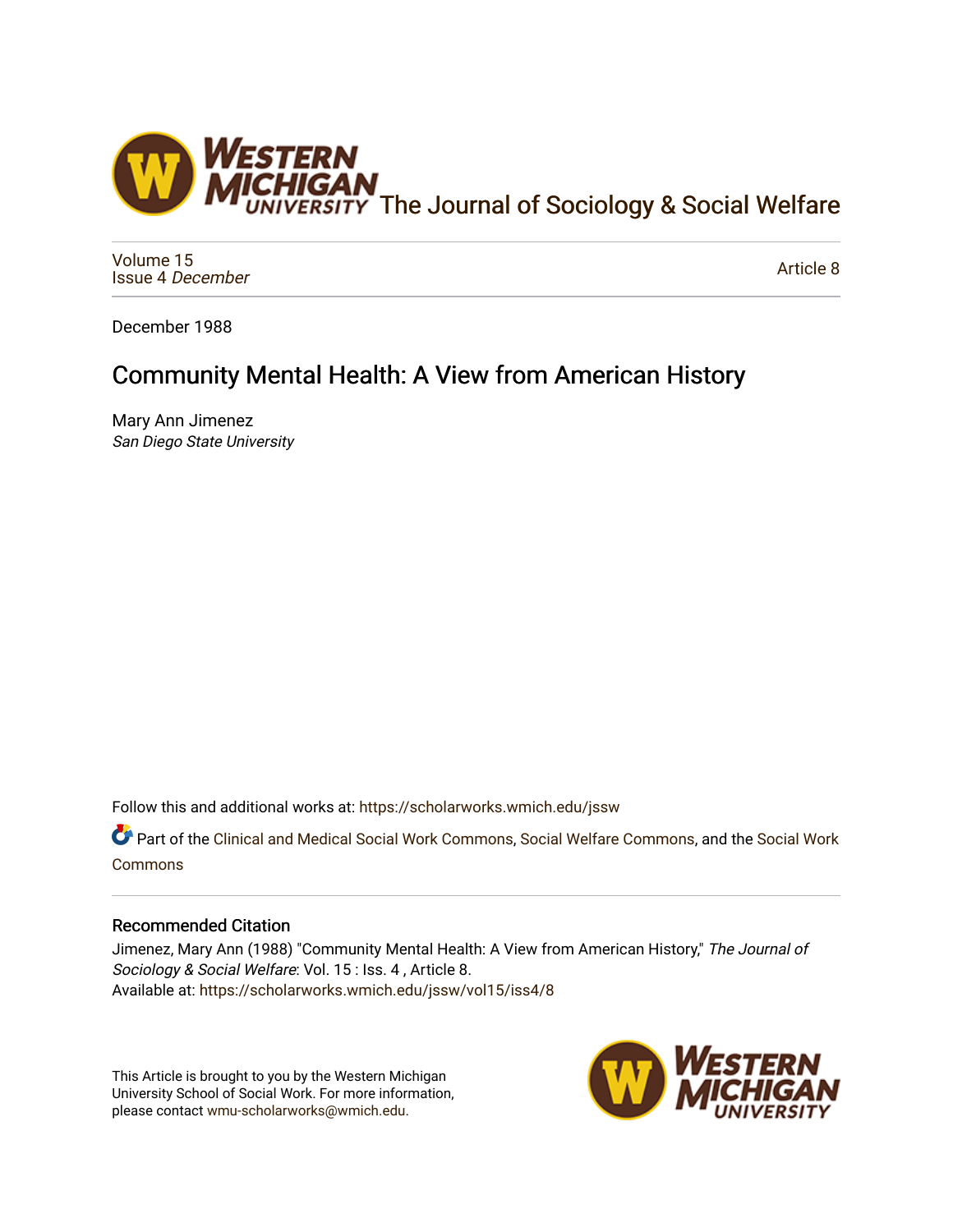## Community Mental Health: **A** View From American History

MARY ANN JIMENEZ

San Diego State University School of Social Work

*The limitations of the movement for deinstitutionalization of the chronically mentally disordered have been the subject of a repeated series of investigations and analyses in the last 10 years. These critiques can be summed up in the undeniable observation that the chronically mentally disordered have by and large failed to benefit from deinstitutionalization in the ways that the original advocates and planners of this policy had hoped. The promise of community mental health, at least as articulated by the scores of witnesses before Congressional committees in the early 1960's, has not been realized for this population.*

The limitations of the movement for deinstitutionalization of the chronically mentally disordered have been the subject of a repeated series of investigations and analyses in the last 10 years. These critiques can be summed up in the undeniable observation that the chronically mentally disordered have by and large failed to benefit from deinstitutionalization in the ways that the original advocates and planners of this policy had hoped. The promise of community mental health, at least as articulated by the scores of witnesses before Congressional committees in the early 1960's, has not been realized for this population. As Leona Bachrach observed in 1983 about the plight of the chronically mentally disordered, "it is widely acknowledged that the target population in its entirety is today less than adequately and humanely served by existing programs" (Bachrach, 1983, p. 11). The serious limitations of deinstitutionalization to provide a more humane, therapeutic and cost-effective means of caring for the chronically mentally disordered has been repeatedly lamented (Bachrach, 1984; Bachrach, 1986; Gralnick, 1985; Lamb, 1984; Talbot, 1985). Many disturbed persons find themselves leading marginal and unproductive lives outside the mental hospitals,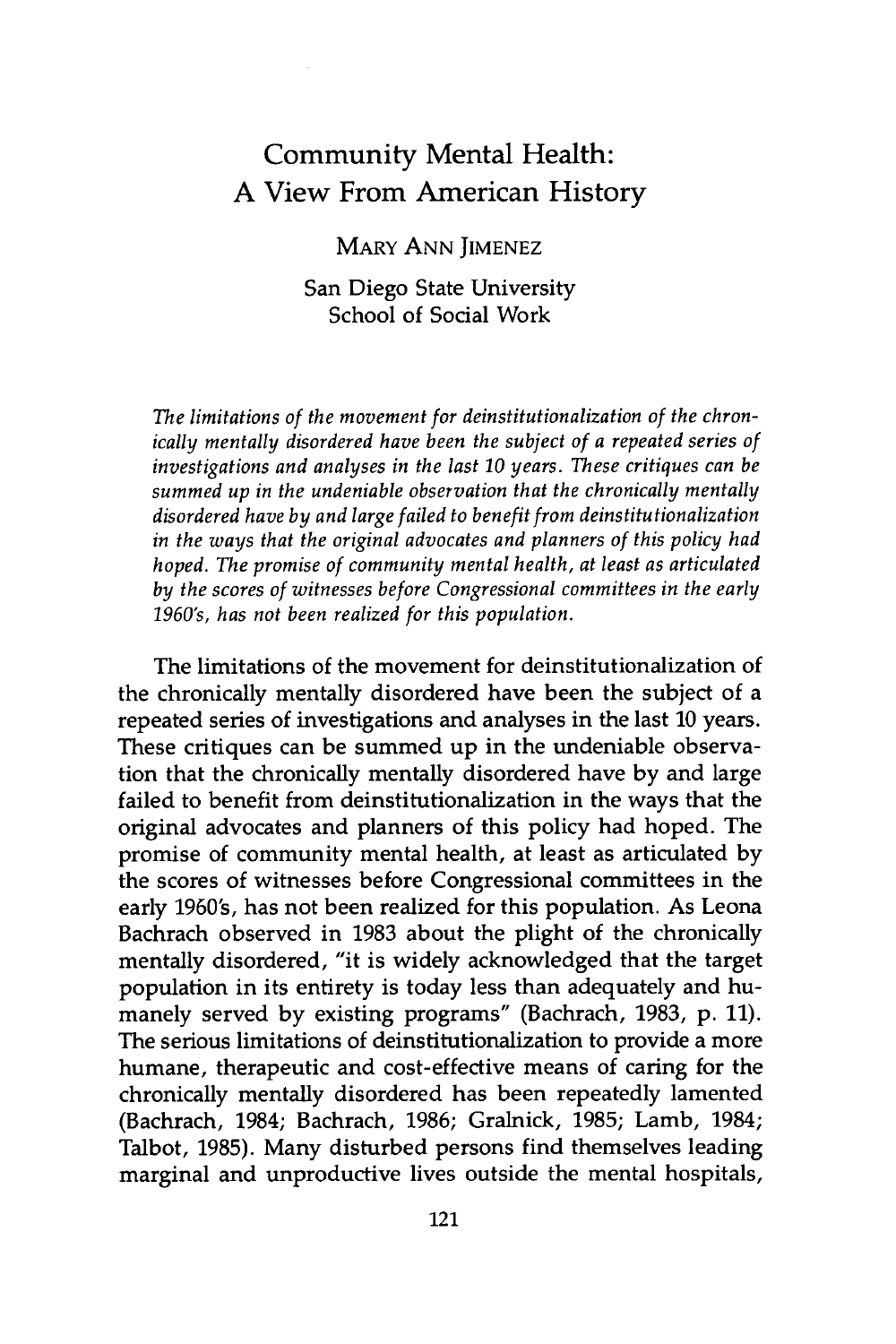contrary to what the sponsors of the movement for community mental health had hoped. Deinstitutionalization and community mental health were inextricably linked in the minds of the visionaries of the 1960s and early 1970s, but the reality is that deinstitutionalization has impacted one population, while community mental health programs have ended up meeting the needs of an entirely different population: middle class persons with less serious disturbances (Goldman, Adams, and Taube, 1983). In the community the chronically disturbed can be found in nursing homes, board and care facilities that offer little or no therapeutic treatment, and in inpatient units of general hospitals (Goldman, et al. 1983; Goldman, Feder, and Scanlon, 1986; Talbot and Sharfstein, 1986; Schoonover and Bassuk, 1983). According to some, the term "transinstitutionalization" arguably describes what has occurred better than deinstitutionalization (Bellack and Mueser, 1986). Many other chronically disturbed persons are now homeless, by their presence contributing to the rising quota of human misery inherent in what has become one of the most critical social problems of the 1980s (Lehman, 1983).

The problems of deinstitutionalization are so serious that some mental health professionals have been urging a return to the concept of the asylum as a refuge for the chronic mentally disordered (Bachrach, 1984; Gralnick, 1985; Talbot, 1984; Sigel, 1984; Lamb and Peele, 1984). Whether in state mental hospitals or in other places of care and treatment, this population clearly needs some other form of environment than the emptiness of board and care facilities or the anxieties of street life.

Among the most commonly mentioned reasons for problems with deinstitutionalization are the fragmentation of services for the chronically disturbed in the community, the underfunding of community mental health programs by various levels of government, the demand for community mental health services from a less disturbed population of mental health seekers, the movement of psychiatry out of community mental health centers, the inability of many chronically disturbed persons to take advantage of whatever mental health treatment is available in the community, and the failure of any community mental health programs to offer a viable substitute for the total care that was offered by the state mental hospitals (Bachrach, 1984; Talbot,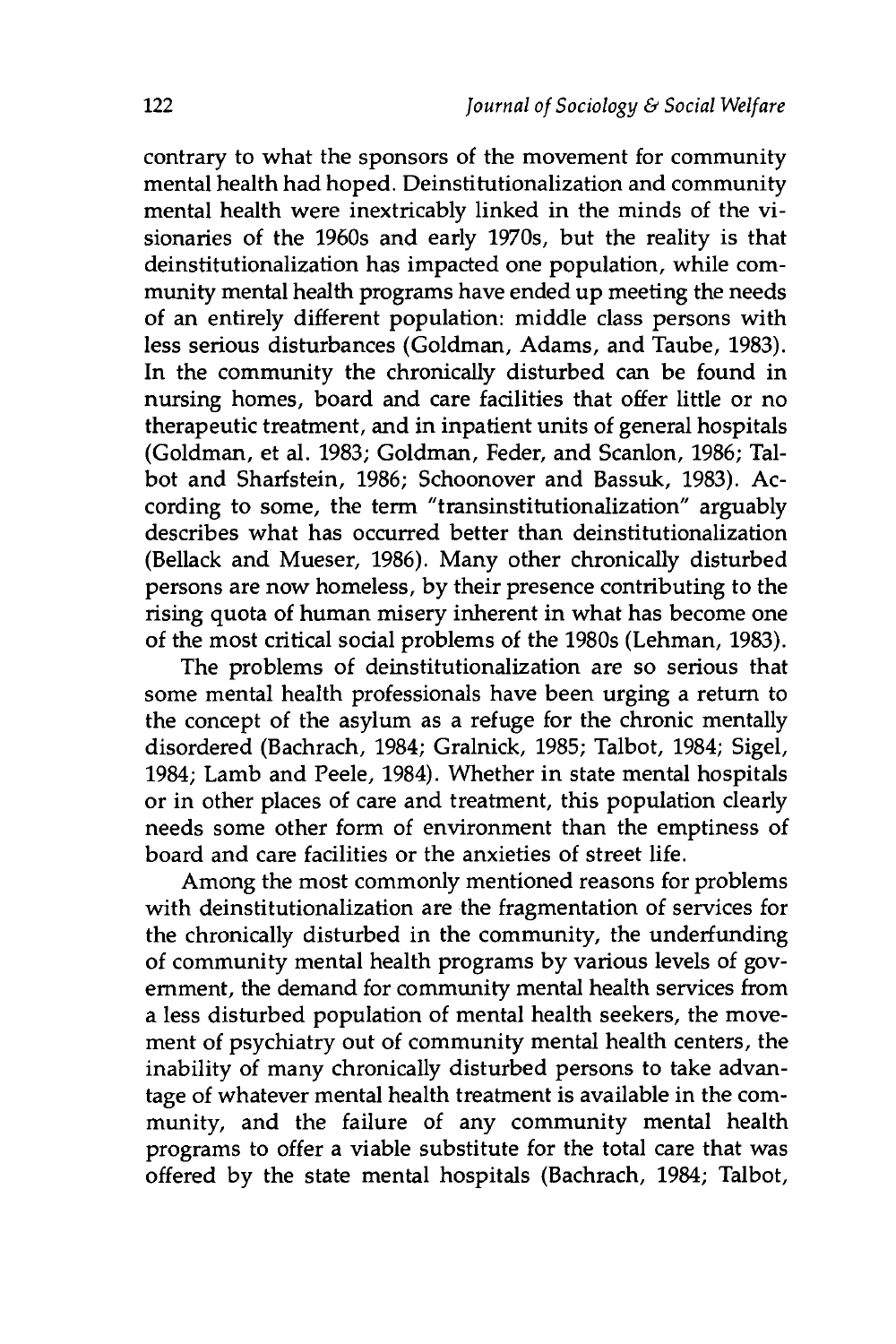**1985;** Lamb, 1984; Goldman et al. **1983;** Lamb and Peele, 1984; Panzetta, **1985).** The problem of stigma has been acknowledged to be a continuing one, both within the mental health profession and in the community at large (Gralnick, **1983;** Sigel, 1984; Mirabi, Weinman, Magnetti, and Keppeler, **1985).** Bachrach pointed out that the term community itself is fraught with unrealistic associations of warmth, acceptance and localism (Bachrach, **1983).** These inferences cannot be drawn from the contemporary communities into which the chronically disturbed have been released. Most communities did not welcome those with chronic mental disorders, in fact contact with these persons has been threatening to many in the community, who often have reacted with anxiety and efforts to limit their proximity.

The great reluctance of persons in the community to accept the mentally disordered is one of the most important reasons for the failure of community mental health to make a positive difference in their lives. This failure is rooted deep in our history and is linked to the reasons the severely mentally disordered were removed from local communities in the first place. A look at this history offers some clues about the reasons for the problems surrounding deinstitutionalization.

In Colonial New England insane persons lived with their families or in the homes of friends or neighbors. Mentally disordered members of the community lived out their lives with little or no interference from others. Few efforts were made to control them unless they directly threatened other townfolk with violence; the records indicate that these instances were relatively infrequent. Families and friends provided the distracted with the necessities of life when they were able to do so. Those without such resources were cared for in the same way as were other paupers; either boarded out with local families at town expense, or in the case of larger towns such as Boston, placed in local almshouses. No distinction was made between sane and insane paupers in these places of care (Records of the Overseers of the Poor, Boston, Mass; Records of the Overseers of the Poor, Concord, Mass.; Records of the Overseers of the Poor, Danvers, Mass.; Records of the Overseers of the Poor, Salem, Mass.).

The insane were expected to be productive members of the community even while they were exhibiting behaviors that we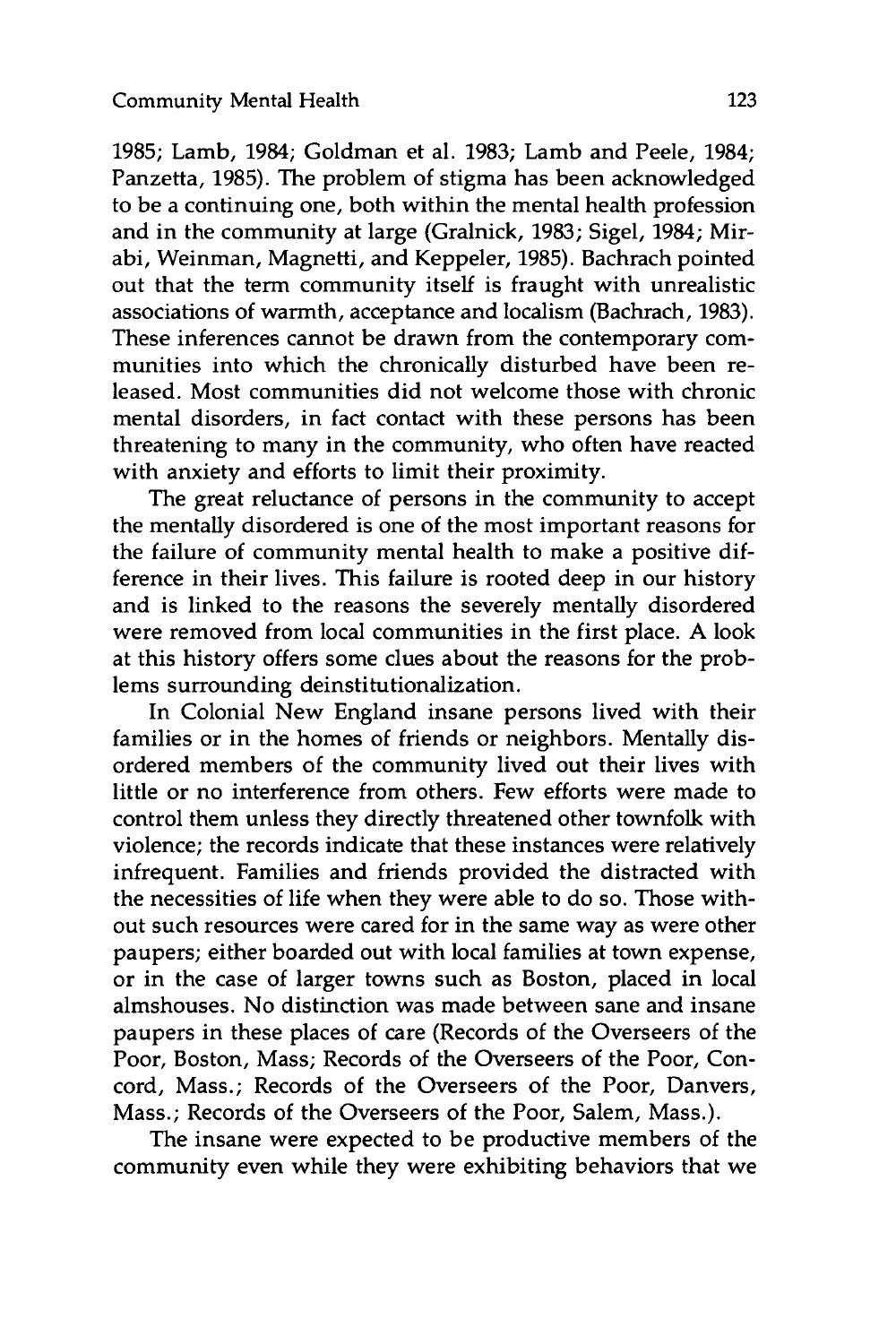would consider a sign of severe mental disorder. Sometimes a particularly violent outburst of madness would necessitate a temporary retreat from active participation in the life of the community, but a return was expected and usually accomplished. The most famous example of this continuing productivity is provided by the career of the political leader James Otis. In 1770 Otis, the great pre-Revolutionary leader and advocate, exploded in a "mad freak" and broke all the windows in Boston's town hall. He then "madly fired an assortment of guns out of the windows of his Boston home." Otis' friends quietly removed him to a private home in the countryside where he stayed a few months, to re-enter Massachusetts society as a member of the provincial assembly. Within a year he had relapsed: "he raved, jumped out of windows and was pitifully bewildered to find his clients seeking other assistance." Although afflicted with intermittent spells of madness, Otis continued to play an important role in the province's political life throughout the pre-Revolutionary years (Shipton, 1949).

Otis' prominence in the community was not a crucial factor in the community's expectation that he would continue to function. Samuel Coolidge, an errant Harvard graduate who disrupted that campus many times with his abusive behavior, was kept as a schoolmaster in Watertown. In the habit of wandering about the town in a dazed condition, often half dressed, Coolidge was a familiar figure there and in neighboring towns. The town paid for his board and keep in the home of a local family, but they expected him to return fair value for his support by serving as the town schoolmaster. When Coolidge became particularly unruly or began to roam, the town selectmen resorted to locking him in the school room all night so that he would be present for his classes! Coolidge was generally not violent, instead he was given to "great Horrors and Despairs. "There was no question that he was unequivocally mad though; in 1745 he was dragged out of the Harvard commencement "like a Dead dog in the presence of all the Assembly **...** on account of "his Distractions and Delirium." Eventually Coolidge's behavior became unruly and the townspeople were forced to find a sterner solution. In the last year of his life he lived in a locked room in the home of one family in the town, after several others had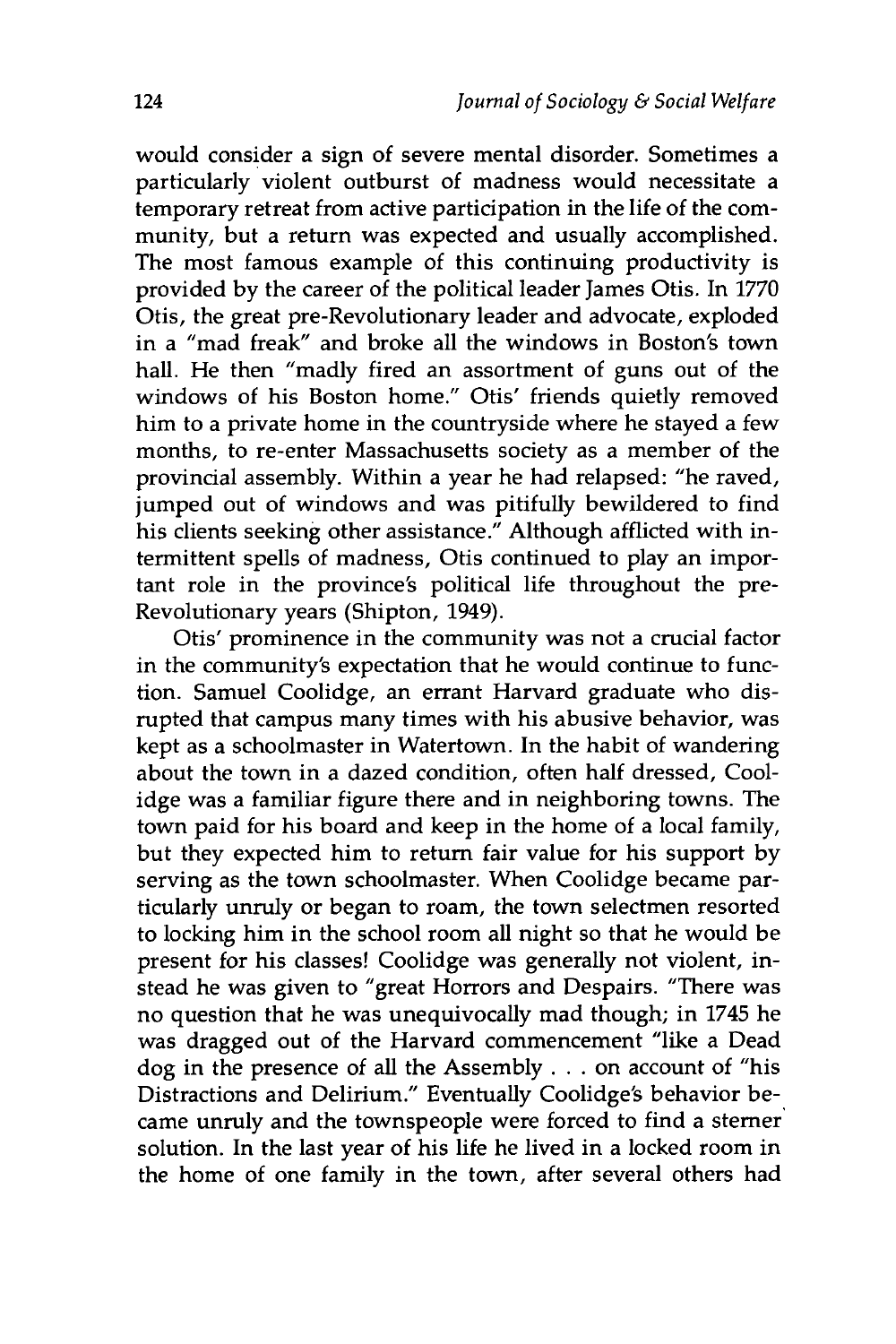refused to board him because of his fractiousness (Shipton, 1943).

The decision to lock up an insane person was not a common one in the colonial period, contrary to the popular myth about the barbarity of this era. Suspected witches, who assaulted the religious fabric of the society were treated harshly in colonial New England, but the insane were not. Insanity and witchcraft were considered very distinct phenomena; for the former a considerable amount of tolerance existed (Demos, 1982).

The term insane was rarely used in colonial New England; instead, mentally disordered persons were thought to be "distracted". This is the descriptive term that appears everywhere in colonial records, alongside the more legal phrase, *non compos mentis.* The term distraction suggests a gentler view of madness than what was to follow in the nineteenth century.

Another famous distracted man in colonial New England was Joseph "Handkerchief" Moody, a minister who began to wear a handkerchief over his face in 1738 and never appeared in public without it after that. Immortalized in a story by Nathaniel Hawthorne ("The Minister's Black Veil"), after 1740 Moody could not face his congregation and turned his back toward them even as he conducted church services. His congregation tolerated Moody in this state for three years before they brought in another minister to help him with the services. Moody continued to preach in the church and minister to the congregation as best he could for the next 12 years. A colleague of Moody's, Samuel Checkley, suffered a series of personal losses in the middle of the eighteenth century and from that time forward was unable to speak without weeping. He later began delivering his sermons in gibberish; even then his congregation did not fire him (as they had the right to do), but instead hired someone to help him (Shipton, 1942).

Both ministers were considered distracted by their congregations, friends and families; yet they were expected to continue to function in their roles as clergymen. The community in eighteenth century New England exercised considerable patience in the face of inexplicable, exasperating and clearly mad behavior. More examples of what seems to us a puzzling lack of concern for mental disorder can be found in the historical records, es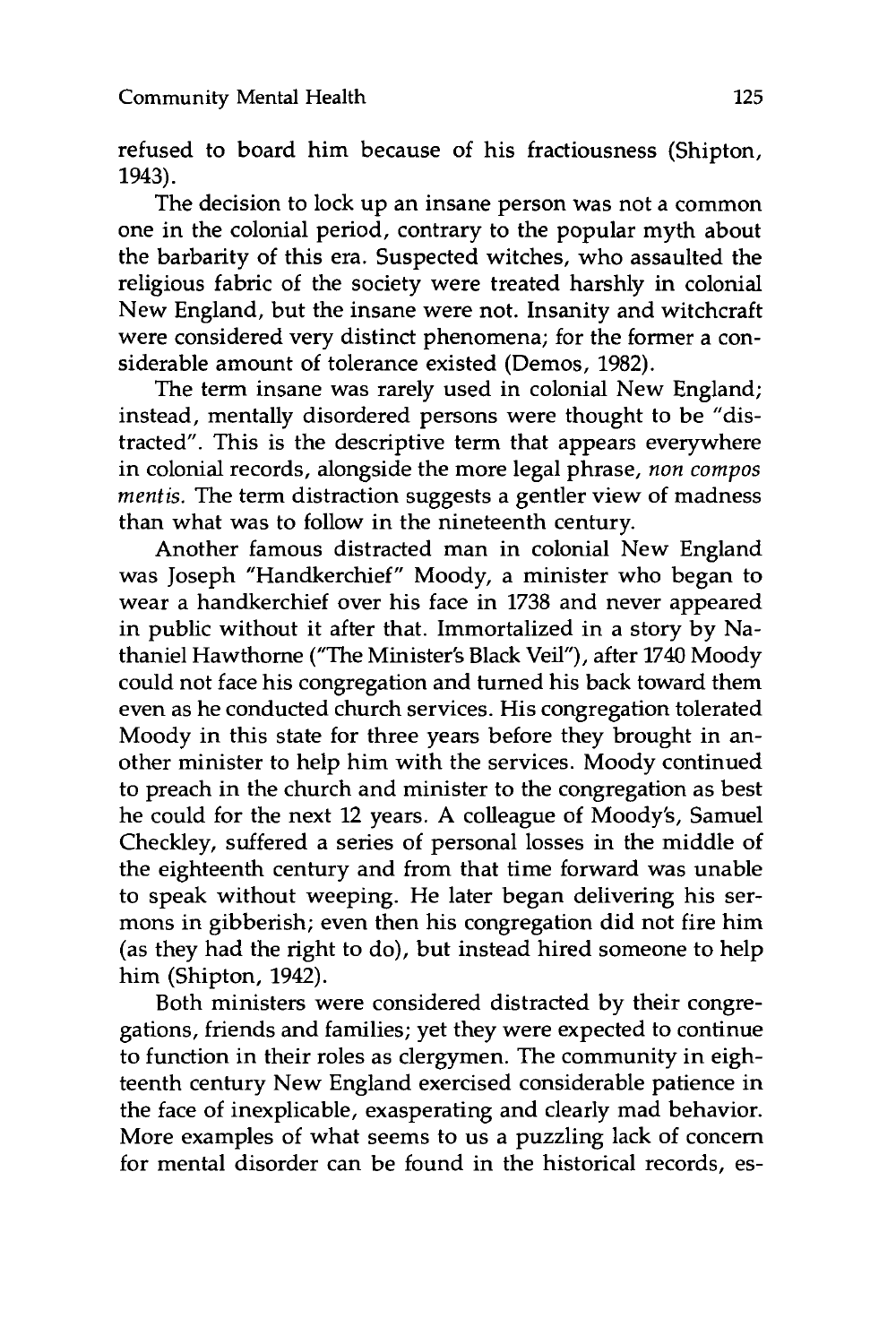pecially among the ranks of ministers and schoolteachers. This relative tolerance was also extended to poorer mentally disordered persons in these towns. While those distracted without means of support were cared for at town expense, it was their financial dependence, not their madness that brought them to the attention of local officials. As in the case of Coolidge, such persons might be considered a financial burden, but they would not be confined as long as they were not violent (Records of the Overseers of the Poor, Boston; Concord; Danvers; Salem).

Given their reaction to madness, it is not surprising that the colonists had a different understanding of madness than our own. The prevailing idea was that insanity was largely a supernatural matter; the result of a moral drama involving God, the devil and the distracted person. The scheme of causation was flexible, for insanity could be a test from God or a punishment from God, depending on whether the person so afflicted was thought to be a holy person or a someone who had clearly sinned. In the early decades of the eighteenth century it was thought that the devil could tempt or drive someone into madness; in extreme cases this could mean that the afflicted person was possessed by the devil. Whether the insane person was at fault in such cases depended again on the general perception of his or her guilt or innocence. After the middle of the eighteenth century, the belief in the direct power of the devil to cause madness was replaced by a more general notion that the mysterious workings of God's Providence was responsible.

The colonist believed that the body was implicated in insanity and there were various versions about which bodily systems were most likely to be affected by madness. The somatic causes were not thought to be primary but rather a part of a complex mix of supernatural and natural causes. This system might seem confusing and even contradictory to us, but it posed little problems for the eighteenth century New Englander, who viewed the natural and supernatural realms as inextricably linked. In 1702 Cotton Mather, the Puritan Divine, described the "black melancholy" that had overtaken a fellow minister, William Thompson. Satan, according to Mather, had become "irritated by the evangelic labours of this holy man and obtained the liberty to throw him into a Balneum Diaboli." Mather did not think that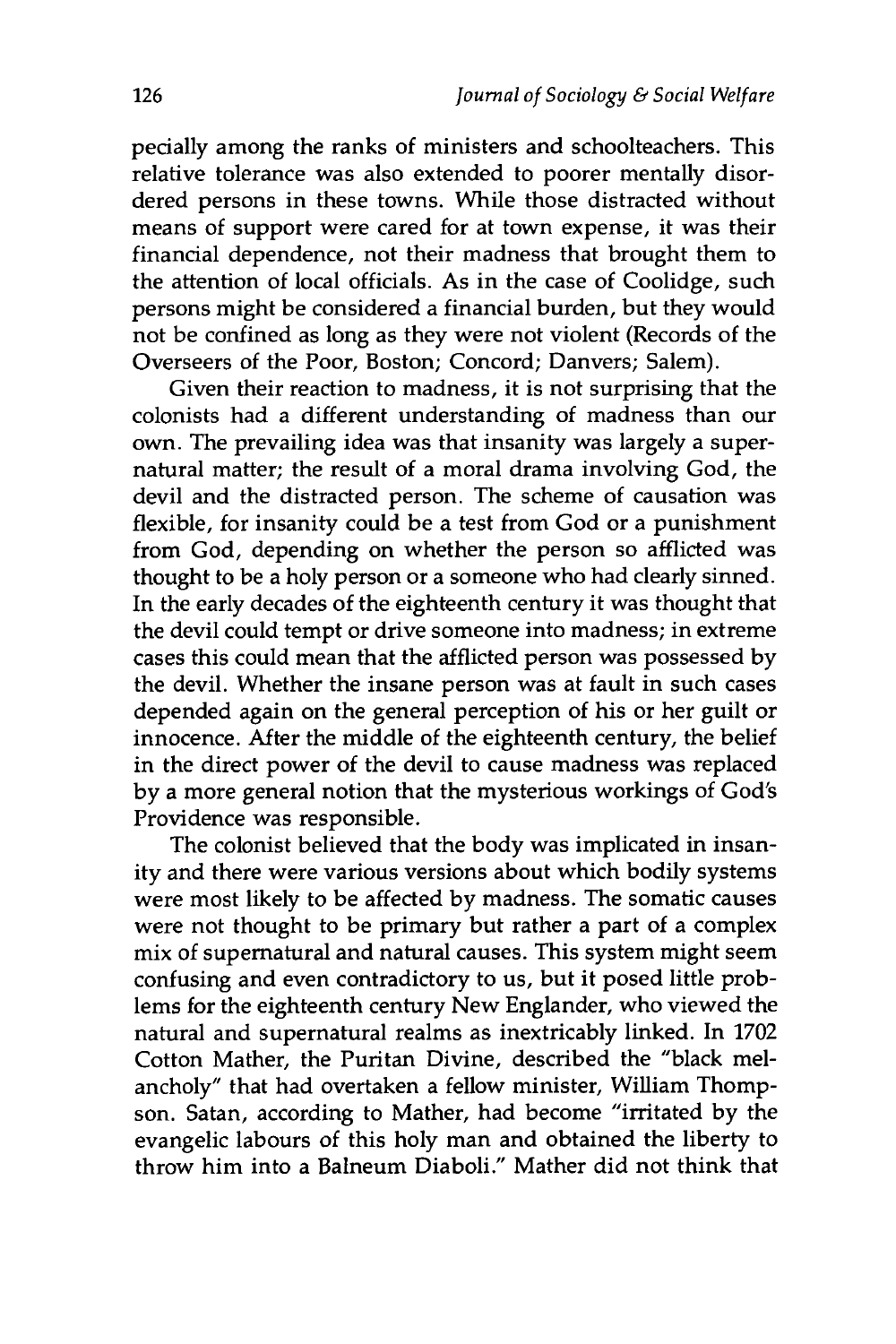Thompson's condition was his own fault, but he warned that some men "afford a bed wherein busy and bloody devils have a sort of lodging provided for them." This "bed" is the "mass of blood **...** disordered with some fiery acid **....** Juices, ferments and vapours" all played a role in making men receptive to the machinations of ths devil. Mather thought the supernatural order worked through the natural sphere to drive a man to madness, for "humors . **.** . yield the steams when Satan does insinuate himself until he has gained a sort of possession in them, or at least an opportunity to shoot into the mind as many fiery darts as may causes a sad life to them" (Mather, 1702, p. 439). Insanity was an opportunity for a spiritual lesson, and Mather saw no conflict in uniting the spiritual and biological aspects of human nature in explaining it.

The explanations of the causes and meaning of insanity were directly linked to the kind of attempts to help or treat the insane in New England in this period. The most likely response was prayer and fasting. It was common for ministers and friends of the insane to call for days of prayer and fasting for their distracted neighbors, just as they did for those suffering from smallpox or other illnesses (Jimenez, 1987; Shryock, 1966; Starr, 1982). Since the disorder was at least partly a spiritual affair, it made sense to ask for supernatural intercession. After all, God was the source of the ultimate power over all matters, and could lift the spell of distraction. Medical remedies were sometimes used in cases of insanity, especially in the late eighteenth century. Although the state of medical practice in New England was far behind the level of England at this time, physicians there employed the standard practices of heroic medicine suggested by English writers including bleeding, blistering and the use of purges and emetics. These treatments were often combined with dosages of plant and animal extractions known as "pharmacopeia" (Shryock, 1966; Starr, 1982).

Clearly the lack of systematic response to the distracted residents of colonial New England was related to the paucity of resources available to solve any social problem. The colonists had built only one hospital, for the reception of small pox victims who needed to be isolated from others; there were no institutions for the developmentally disabled, no orphanages, no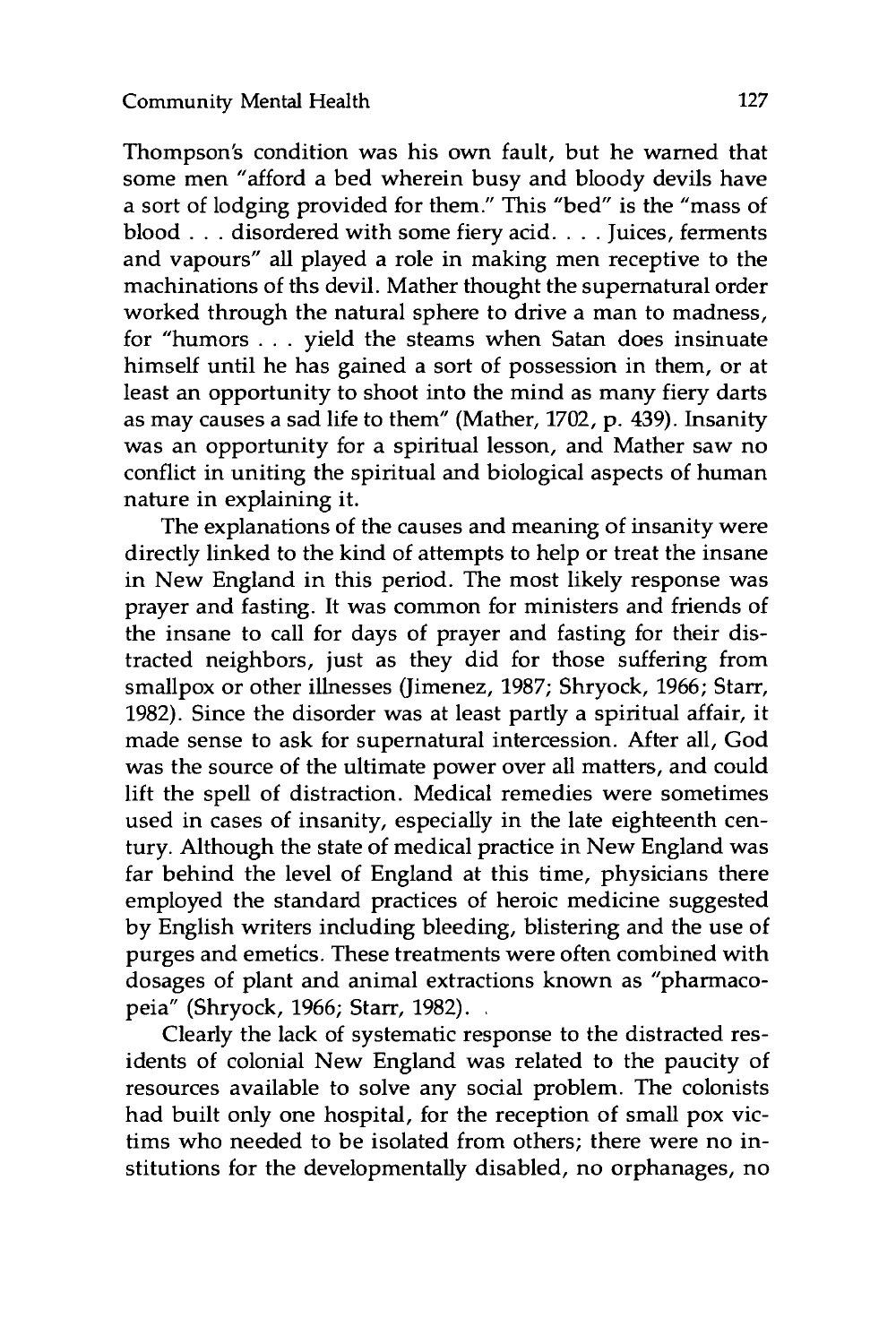elaborate prison system (Blake, **1959).** Neither the excess financial resources nor the instrumental cast of mind yet existed which would encourage a systematic effort to solve social problems or establish a social welfare or health system (Starr, 1982). Furthermore, the notions of prevention and cure of physical illness were not widely accepted as either possible or necessary in this society which looked to the supernatural order for the resolution of problems and which possessed a very rudimentaary medical technology incapable of solving even the most commonly occuring physical diseases (Starr, 1982).

Yet none of these reasons seem to have been the most significant ones informing the response to insanity in colonial New England; a response which to contemporary observers might seem neglectful rather than tolerant. For when the post-Revolutionary generation did confine the insane, they did so in the same structures that dotted the landscape of the colonial towns: jails and almshouses. The most important reason for the reaction of the colonist to insanity can be found in the structure of New England society in the eighteenth century.

Before the American Revolution most New Englanders lived in very small towns, characterized by a great deal of personal interaction and face to face knowledge of other residents. Life was considerably less complex than what was to follow in the nineteenth century: economic choices were minimized as most townsfolk were subsistence farmers or artisans working in small trades. There were few consumer goods and little cash in the economy, instead economic transactions usually were accomplished by trade or barter. Even in the larger towns in the aras, such as Boston and Salem, economic relationships were carried on in the context of family relationships; the cash nexus was not primary. Political choices were minimized, as voting for local offices was more of a ratification of local elite based on deference, rather than a democratic choice based on competing political actors. Family relationships were the key ones in this pre-modern world. Family members lived near each other and formed primary social bonds. A very powerful system of social control existed in Colonial New England, in the close proximity of family members, in the personal nature of smalltown life, and in more formal mechanisms of control wherein local officials patrolled the towns looking for any signs of moral deviance. Such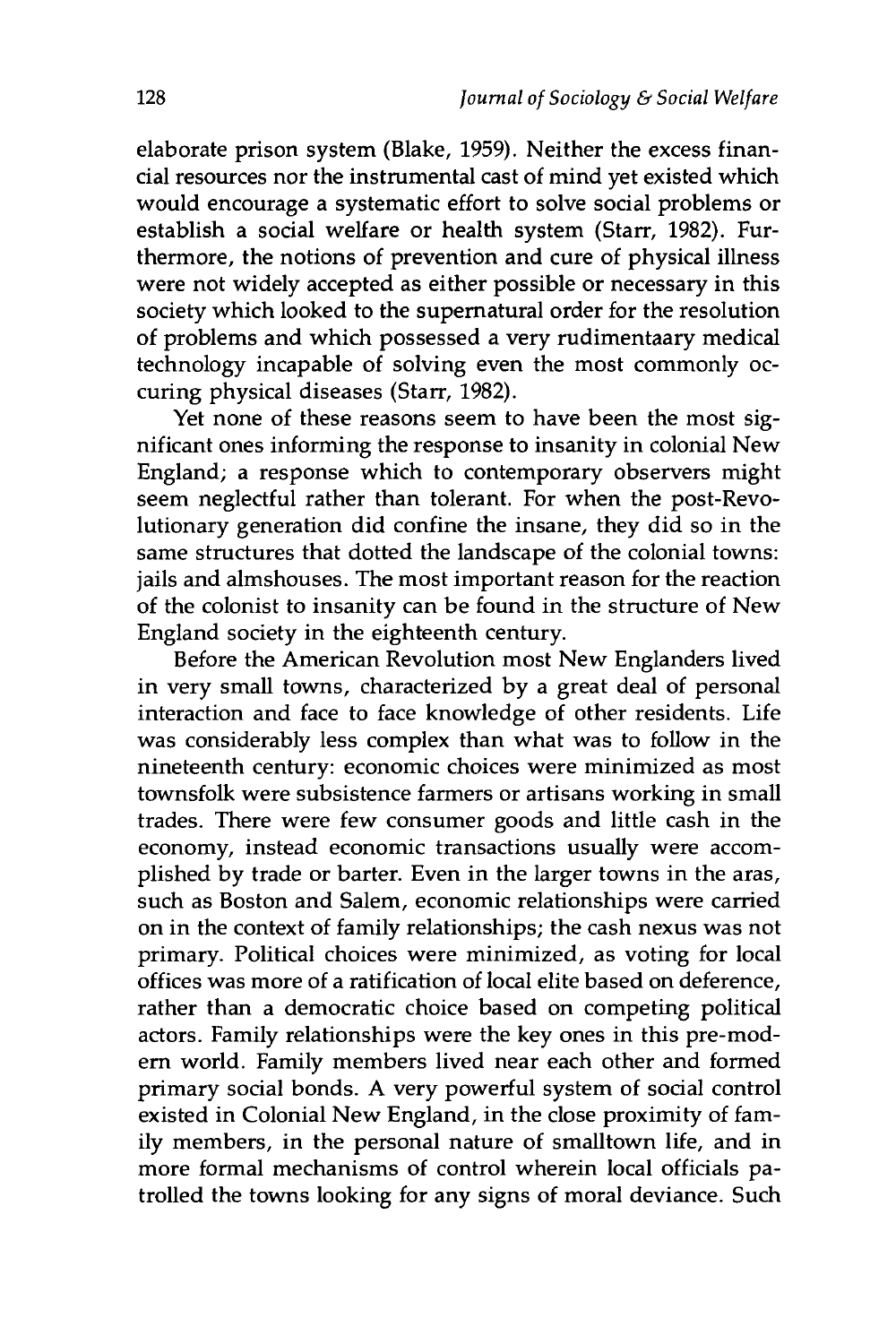provisions for control of behavior existed even in the larger, commercial centers of the area, although of course, life was more complex in these places (See Tracy, 1979; Jedrey, 1979; Lockridge, 1970; Nash, 1979; Cott, 1976).

In this society individuals were caught in an intricate net of expectations that effectively limited individual decision-making and behavior. The necessity for internal control of behavior was minimized because a very strong system of external controls was paramount and guided social interactions. Under these circumstances, the lack of control implicit in mentally disordered behavior was not as threatening as it was to be later. Unless the distracted directly threatened the safety of others, they were of little concern.

The inexplicable or seemingly meaningless nature of insane behavior was also less threatening in a society which provided a widely held explanation of this anomalous behavior. Insanity was firmly embedded in the supernatural context that provided an explanation for most of life's events in colonial New England. As a manifestation of God's mysterious Providence or the devil's ubiquitous threat, distraction was understandable and in some sense, acceptable.

After the American Revolution the newly formed New England states passed laws confining the mentally disordered in existing local facilities. All over the region, the distracted were locked in jails, in separate rooms and cells in almshouses and in private homes. Well before the founding of the medical asylum for the insane, local officials had found it necessary to remove their distracted friends and neighbors from the community. At the same time that jails and local almshouses began to receive these disturbed persons, families began confining insane members at home, often under unpleasant circumstances (Records of the Overseers of the Poor for Boston, Concrd, Danvers, Salem). Reformers did not become interested in the plight of these distressed persons until the 1820s and 1830s, when a spirit of reform swept Jacksonian America. Before the founding of private asylums based on the humane principles of moral treatment began to be established in the 1820s and 1830s, the majority of mentally disordered persons had been removed from New England society.

What prompted the confinement of the insane in New Eng-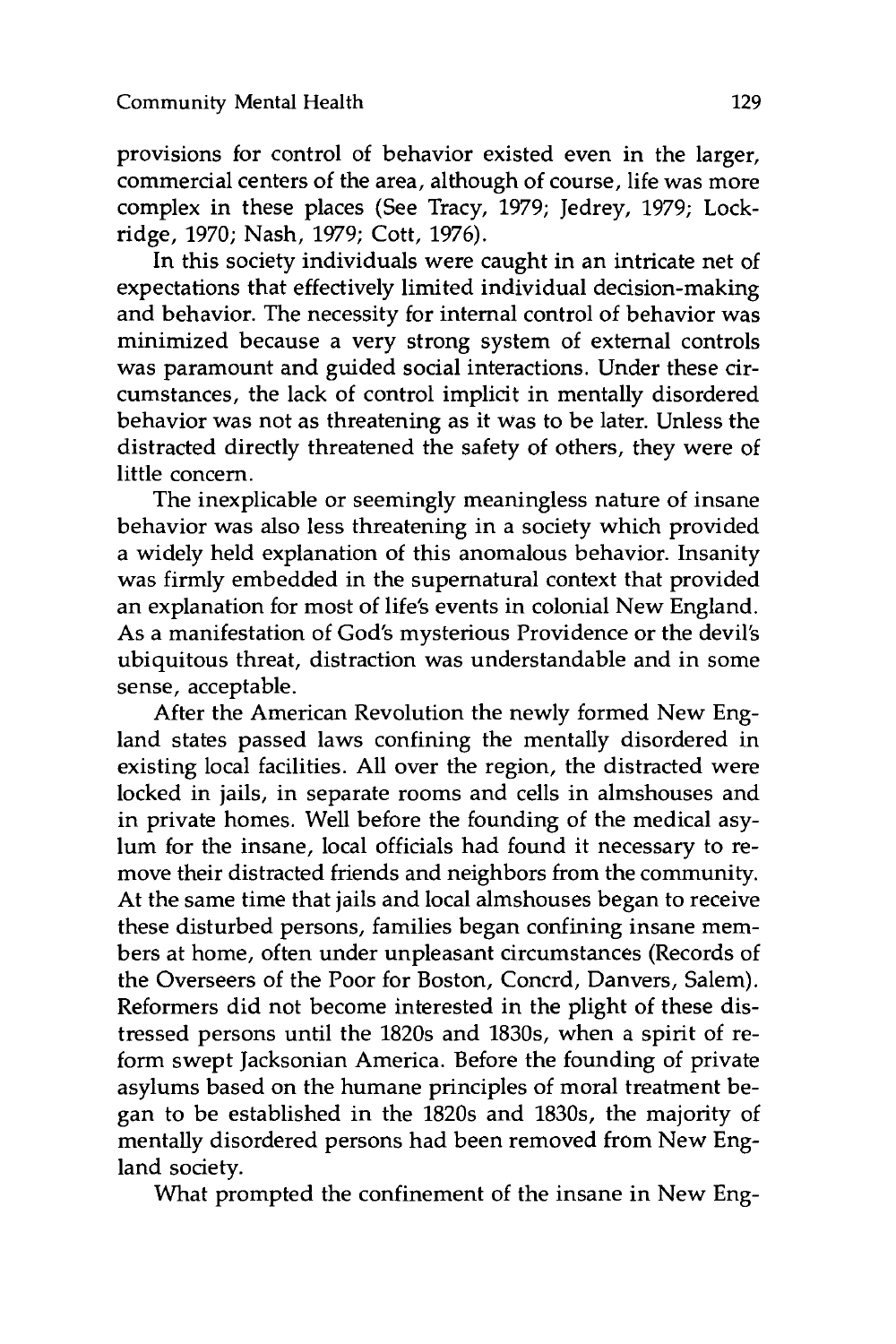land? As one might expect, the understanding of insanity had changed dramatically, but more significantly, the New England social order had undergone profound changes after the Revolution. By the end of the eighteenth century the colonial world had passed, to be slowly replaced by a more complex, urban, democractic, competitive one. Population increased all over New England; Massachusetts was becoming increasingly urban after 1790 (Vinovskis, 1975). Increased geographic mobility meant that people were more likely to be living near strangers and recreating their social lives with greater frequency. Accompanying the increased migration was an increased number of transients in Massachusetts towns. More systematic measures for controlling strangers were devised to replace the older system of warning out (Jones, 1981). With independence came the development of a far more complex economic infrastructure, marked by the decline of household manufacturing, the rise of textile manufacture, and the growth of a regional market economy (Ware, 1931; Rothenberg, 1981). As a result of these changes, wage labor began to replace subsistence farming and the work of artisans. Increasing wealth stratification led to a growing class of poor and unskilled workers and a marked increase in economic inequality in the early decades of the nineteenth century (Lindert and Williamson, 1976). All these changes made far greater demands for competition and individual functioning, as economic survival was now more and more dependent on a solitary struggle for the means of subsistence. Demands for individual decision-making in the form of political participation increased as well under the new federal and state constitutions which considerably broadened the number of elected offices. These changes led to the rise of a cosmopolitan outlook, replacing the more parochial mind-set of the colonial period, as a plurality of associations unravelled the web of family and neighborly relationships that had surrounded individuals in that more orderly world (Tracy, 1979; Kaestle and Vinovskis, 1980; Gross, 1976; Doherty, 1977; Brown, 1974). As community life was becoming more fragmented, individualism and competition began to replace the earlier ideal of communitarianism (Tracy, 1979). No longer enmeshed in a thicket of external controls and expectations, people began more and more to forge their own social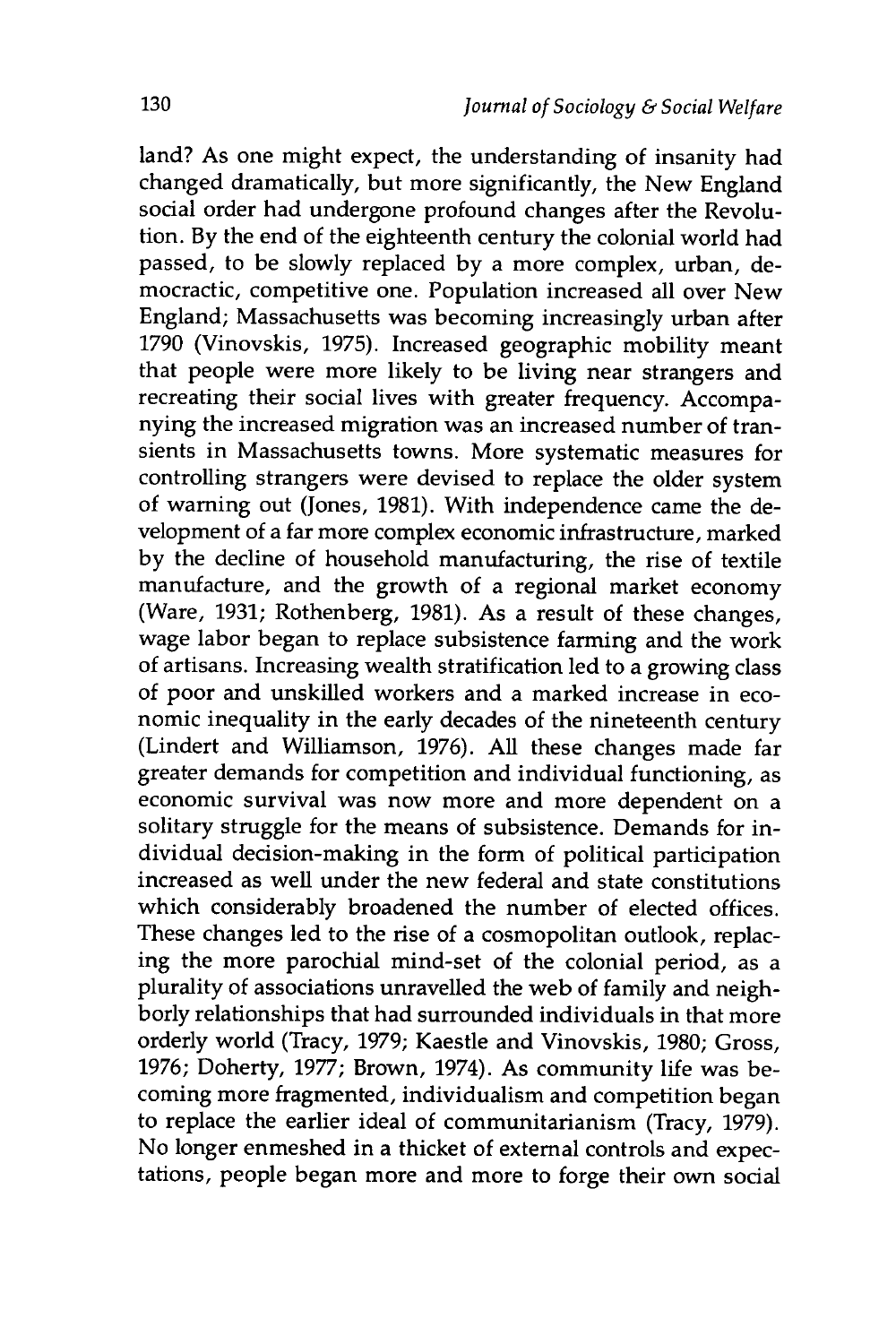reality and to be responsible for individual decisions and selfcontrol.

New demands for individual performance and control rendered the behavior of the insane less acceptable, since they seemed to represent loss of control. In addition to these changes, the diminution of the Calvinist explanation of reality and the proliferation of religious sects accompanying the dis-establishment of religion in this country, combined with the rising tide of secularism, reduced the power of the earlier supernatural explanation of insanity (Ahlstrom, 1972; Goen, 1962). With the move to a more scientific, secular, medical view of human disability, the power of the supernatural certainties to disarm insanity was lost.

With what was it replaced? In the early nineteenth century, as the medical profession in the new Republic began to grow in numbers and eminence, physicians began to look seriously at the causes and treatment of insanity. Borrowing from the English conceptions of insanity, those who speculated on its nature linked the onset of madness to an excess of passions and personal vices, especially masturbation and intemperance. Such beliefs led naturally to a vigorous application of the older palliative of heroic medicine, as well as to the development of new methods to encourage the insane to control themselves. The issue of control became central to the thinking about insanity in the medical profession. Maniac and melancholiac replaced the homlier and presumably less scientific term, distracted. Both the language of insanity and the reaction to the insane became more passionate in the early years of the Republic.

Benjamin Rush, a pioneer in the medical treatment of the insane, believed that maniacs could sometimes be cured with what he called "the fear of death," which he effected by neardrowning his patients. Blistering, bleeding, rotary swings, seasickness chairs and other like treatments may seem barbaric to the modem sensibility, but they were perfectly in keeping with the prevailing medical theory of the time, which was that madness was related to vascular tension (Rush believed this), or alternatively to noxious humors or inflammation of the brain. The somatic side of insanity was linked with an ethical side, in which the insane were often blamed for their condition, brought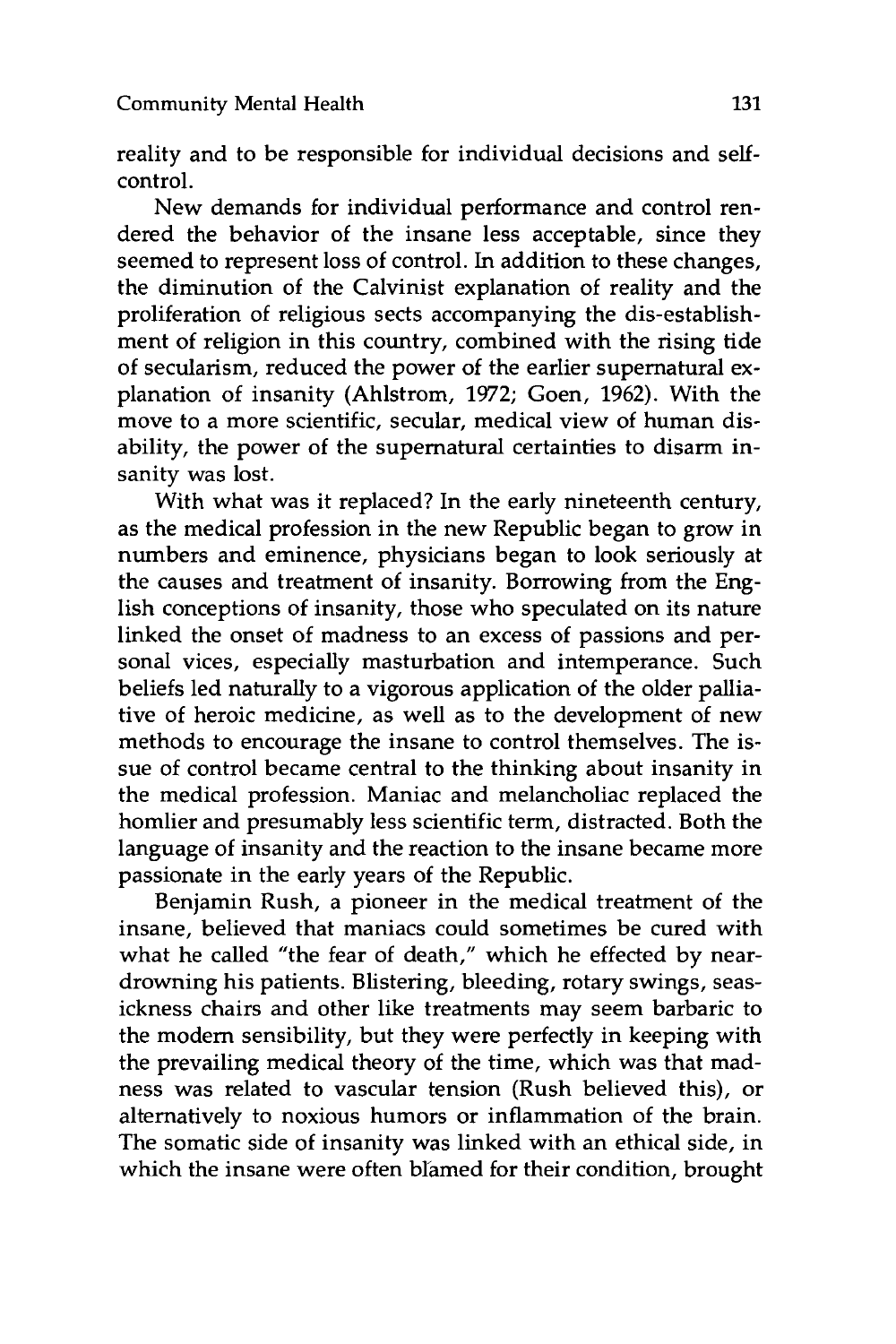on **by** their own lack of self-control (e.g., Cutbush, 1794; Anderson, **1796;** Rush, **1786;** Rush, **1812).** This sense of blame lent increased vigor to the potential harshness of the medical treatments, which did not diminish the humanitarian impulse behind the efforts of the early reformers to help the insane in their care. Rush practiced at Pennsylvannia Hospital for the Insane, one of the earliest establishments of its kind (Tomes, 1984). Other physicians treated the insane in private practice. It must be emphasized, however, that the majority of the mentally disordered received no medical treatment at all, but lived, often under very trying conditions in local jails, almshouses and in private homes (Grob, 1973, Jimenez, 1987).

Moral treatment and the establishment of the public mental hospitals in the 1830s and 1840s ended this treatment for those who were admitted to the asylums which proliferated in the Northeast. Yet even as the public asylums were enlarged and reformers agitated for the establishment of more, other insane continued to be confined in local almshouses and jails. The movement to confine the insane by this time was inexorable (Grob, 1973).

The story of moral treatment, initially a successful and humane approach to helping the mentally disordered has been told elsewhere (Rothman, 1979). Eventually it too degenerated into an essentially nonmedical, custodial approach to the insane in the large state mental hospitals. These custodial hospitals remained the dominant solution to the problem presented by mental disorder until the emergence of deinstitutionalization.

Both contemporary evidence and a look at our history suggest that mentally disordered persons will not be welcomed in modem communities that are atomistic, competitive places calling for a high amount of individual rationality, decision making and self control. The stigma of mental disorder lies in the anxiety about lack of self-control (real or imagined) on the part of the mentally disordered. What is needed is a new social policy direction that takes into consideration the realities of our complex, urban society while meeting the security, treatment and other human needs of this vulnerable population.

Looking back at a time in our history when the mentally disordered living in the community were tolerated, leads to the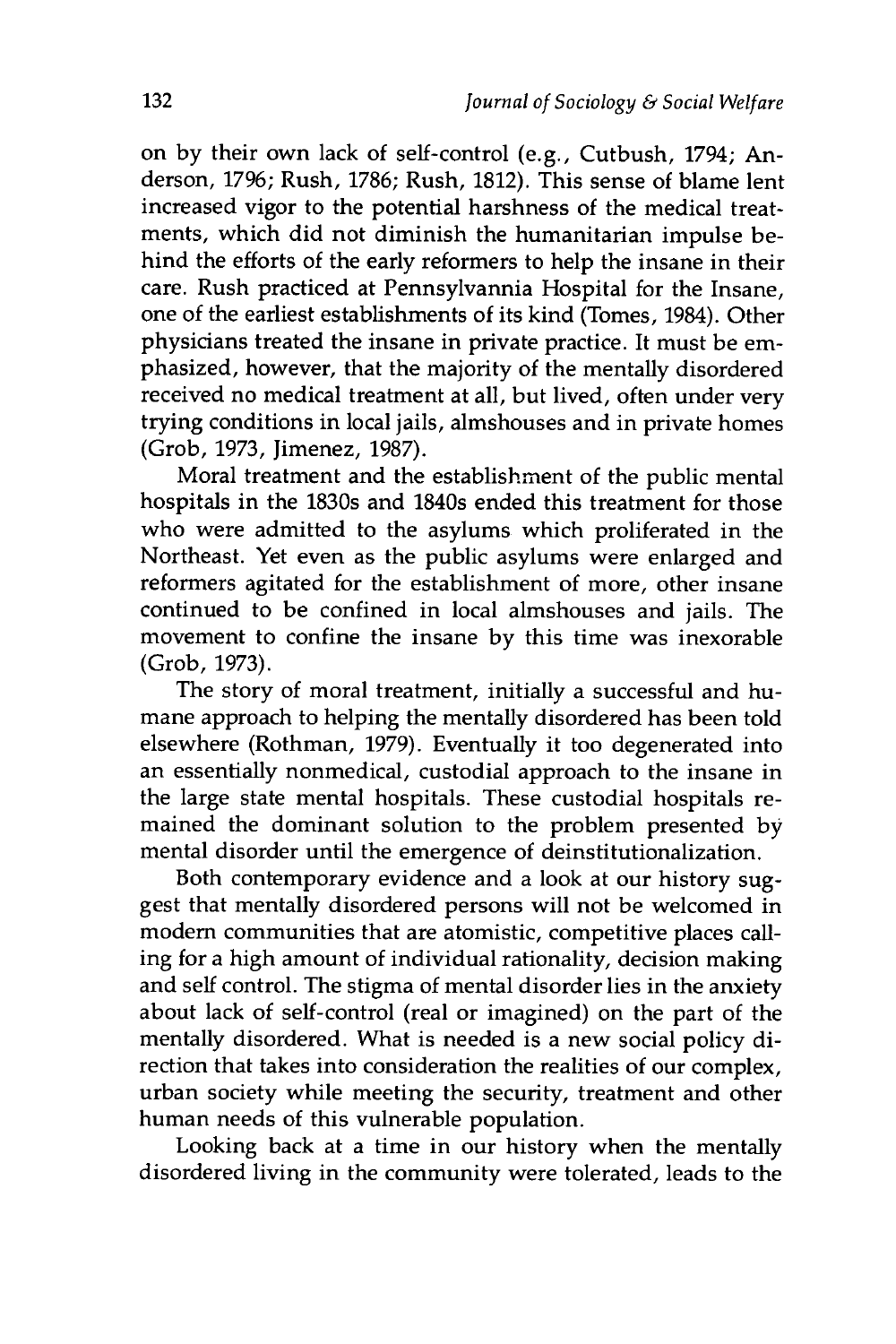conclusion that we need to redirect our thinking about the most humane solutions for those who struggle with mental disorder today. The dream that towns and cities will absorb the mentally disordered into the economic and social fabric of modem life is not likely to be realized in the near future. For now, many of those suffering from serious mental disorder will continue to need places of refuge, at least temporarily, where they can have their most basic needs met and which will serve as buffers to the stresses of technological, individuated life. History also can offer a strong lesson on the folly of erecting large, custodial mental hospitals far removed from the community to which patients are to return. But smaller places of refuge *in* the community, perhaps similar to the halfway houses envisioned in the original Community Mental Health legislation, are a necessary step before total deinstitutionalization is embraced. These community based treatment centers need to emphasize resocialization programs to teach the mentally disordered the social skills critical to acceptance in the wider community. Programs emphasizing an educative approach, which systematically move the client to increasing mastery of independent living skills have been implemented in various community-based shelter care facilities (Farkas, 1987; Segal, 1979). These programs can make a critical difference in the ability of persons with serious mental disorders to eventually live *in* the community, because they can help reduce the behaviors that are seen as threatening by others. Relearning behaviors commonly accepted at the most basic level of social intercourse may enable many persons with serious mental disorders to partake in community life. But these programs may not be enough. The comforting external supports of life in the colonial period allowed many distracted persons to function in spite of their disability. By contrast, recent research on seriously disturbed psychiatric patients suggests that their social networks are smaller, include mostly kin, and are less varied than those of other persons (Cutler, 1987). In contemporary society, therefore, social support networks for seriously disturbed persons need to be provided through professional intervention. The development of "community support systems" or social support networks to provide mentally disordered persons with important linkages in the community is critical for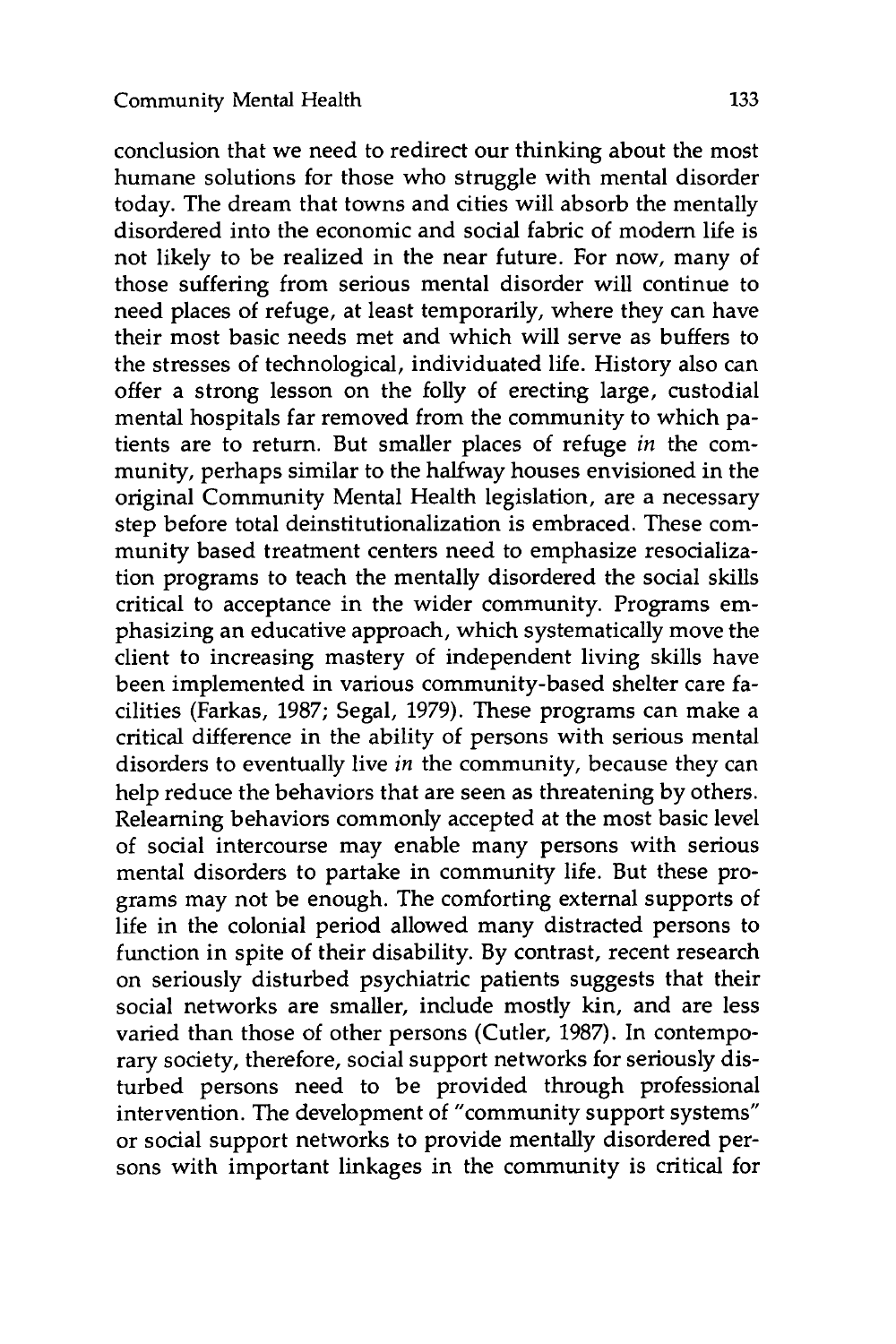their well-being. When these approaches have been utilized in the form of socialization groups, case management and material supports such transitional living arrangements and vocational training, the results have been positive. One study showed that those who participated in case management and socialization groups experienced fewer psychiatric hospitalizations than those who did not (Cutler, **1987).**

**A** major commitment to the concept of community support systems or social support networks, along with the development of community-based resocialization, social skills programs are both necessary to meet the critical needs of persons with serious mental disorders. Federal leadership is now necessary to address the problems created **by** the Community Mental Health legislation enacted over 20 years ago. One thing seems clear: the low cost approach of releasing the mentally disordered into communities with few programs for their care or treatment is based on a false understanding of the anxieties that mental disorder has evoked in this country since the early nineteenth century. Until we accept this reality, the possibilities of community mental health will remain unrealized.

## References

- Ahlstrom, **S. (1972).** *A religious history of the American people.* New Haven: Yale.
- Anderson, **A. (1796).** *An inaugural dissertation on chronic mania.* New York: T. **J.** Swords.
- Bachrach, L. **(1983).** Concepts and issues in deinstitutionalization. In **I.** Barofsky and R. Budson, (Eds.), *The chronic psychiatric patient in the community. Principles of treatment,* **(pp. 11-31).** New York: Spectrum.
- Bachrach, L. **(1986).** The future of the state mental hospital. *Hospital and Community Psychiatry, 37,* 467-473.
- Bachrach, L. (1984). Asylum and chronically ill psychiatric patients. *American Journal of Psychiatry, 141,* **975-978.**
- Bellack, **A.** and Mueser, K. **(1986). A** comprehensive treatment program for schizophrenia and chronic mental illness. *Community Mental Health Journal, 22,* **175-190.**
- Blake, **J. (1959).** *Public health in the Town of Boston, 1680-1822.* Cambridge: Harvard University Press.
- Brown, R. (1974). The emergence of urban society in rural Massachusetts, **1760-1820.** *Journal of American History, 61,* **29-51.**
- Cott, **N. (1976).** Eighteenth-century family and social life revealed in Massachusetts divorce records. *Journal of Social History, 9,* 20-42.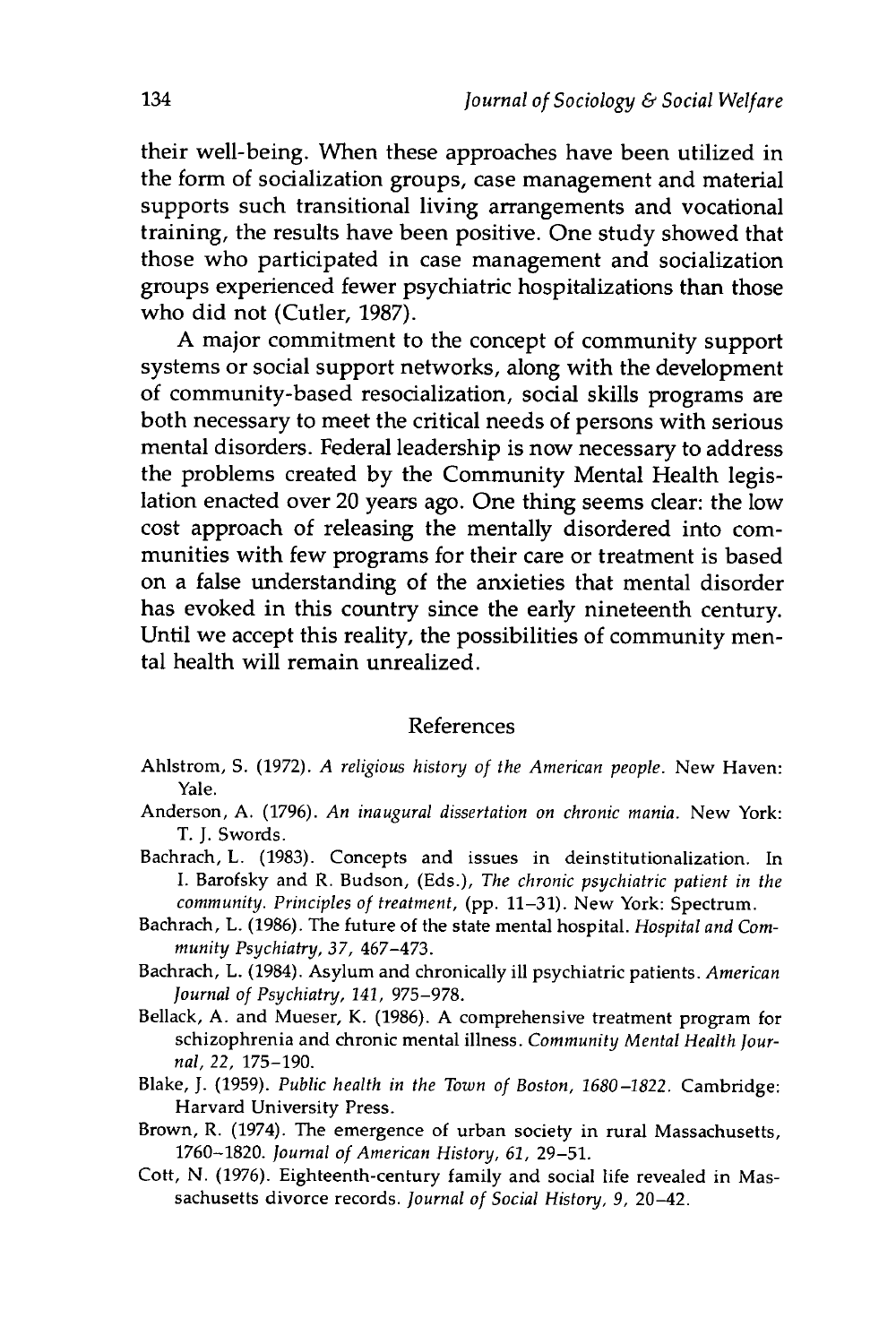- Cutbush, Ed. (1794). *An inaugural dissertation on insanity.* Philadelphia: Zacharia Poulson.
- Cutler, D., Tatum, E., and Shore, J. (1987). A comparison of schizophrenic patients in different community support treatment approaches. *Community Mental Health Journal, 23,* 103-113.
- Demos, **J.** (1982). *Entertaining satan.* New York: Oxford.
- Doherty, R. (1977). *Society and power: Five New England towns: 1800-1860.* Amherst: University of Massachusetts Press.
- Farkas, M., Rogers, E., and Thurer, S. (1987). Rehabilitation outcome of longterm hospital patients left behind by deinstitutionalization. *Hospital and Community Psychiatry, 38,* 864-870.
- Goen, C. (1962). *Revivalism and separatism in New England, 1740-1800.* New Haven: Yale.
- Goldman, H., Adams, N., and Taube, C. (1983). Deinstitutionalization: The data demythologized. *Hospital and Community Psychiatry, 34,* 129-134.
- Goldman, H., Feder, J., and Scanlon, W. (1986). Chronic mental patients in nursing homes: Reexaming data from the national nursing home survey. *Hospital and Community Psychiatry, 37,* 269-272.
- Gralnick, A. (1985). Build a better hospital, deinstitutionalization has failed. *Hospital and Community Psychiatry, 34,* 129-134.
- Grob, **G.** (1973). *Mental institutions in America-Social policy to 1875.* New York: The Free Press.
- Gross, R. (1976). The minutemen and their world. New York: Hill & Wang.
- Jedrey, C. (1979). *The world of John Cleaveland: Family and community in Eighteenth-century New England.* New York: W. W. Norton.
- Jimenez, M. A. (1987). *Changing faces of madness: Early American attitudes and treatment of the insane.* Hanover, New Hampshire: University Press of New England.
- Jones, D. (1975). The Strolling poor. *Journal of Social History, 8,* 29-54.
- Kaestle, C. and Vinovskis, M. (1980). *Education and social change in nineteenth century Massachusetts.* Cambridge: Harvard University Press.
- Lamb, R. and Peele, R. (1984). The Need for continuing asylum and sanctuary. *Hospital and Community Psychiatry, 35,* 798-801.
- Lamb, R. (1984). Deinstitutionalization and the homeless mentally ill. *Hospital and Community Psychiatry, 35,* 899-908.
- Lehman, A. (1983). The well-being of chronic mental patients. *Archives of General Psychiatry, 40,* 369-373.
- Lindert, P. and Williamson, **J.** (1976). Three centuries of American inequality. *Research in Economic History: An Annual Compilation of Research, 1,* 101- 7.
- Lockridge, K. (1970). *A New England town: The first hundred years.* New York: W. W. Norton.
- Mather, C. (1702). *Magnalia Christi Americana:* or the Ecclesiastical history of New England. Hartford, CT: Silas Andrus & Son, 1853.
- Mirabi, M., Weinman, M., Magnetti, S. and Keppeler, K. (1985). Professional attitudes toward the chronic mentally ill. *Hospital and Community Psychiatry, 36,* 404-405.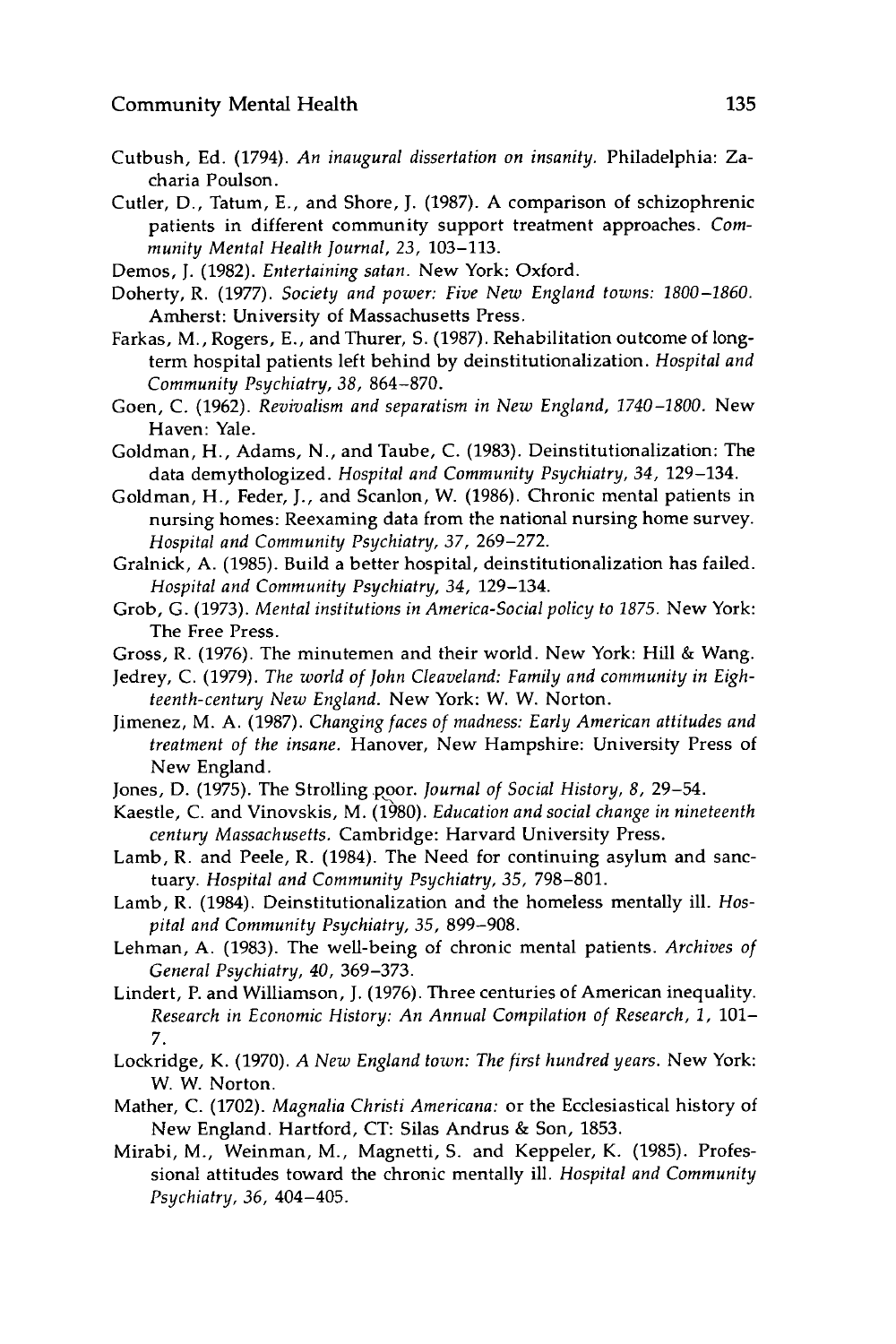- Nash, **G. (1979).** *Urban crucible: Social change, political consciousness and the origins of the American Revolution.* Cambridge: Harvard University Press.
- Panzetta, **A. (1985).** Whatever happened to community mental health: Portents for corporate medicine. *Hospital and Community Psychiatry, 36,* 1174- **1179.**
- *Records of the Overseers of the Poor for the Town of Boston,* Massachusetts Historical Society, Boston.
- *Records of the Overseers of the Poor for the Town of Concord,* Concord Public Library, Concord, Mass.
- *Records of the Overseers of the Poor for the Town of Danvers,* Danvers Historical Society, Danvers, Mass.
- *Records of the Overseers of the Poor for the Town of Salem,* Essex Institute, Salem, Mass.
- Rothenberg, W. **(1981).** The market and Massachusetts farmers, **1750-1855.** *Journal of Economic History, 41,* **283-314.**
- Rothman, **D. (1979).** *The discovery of the asylum: Social order and disorder in the new republic.* Boston: Little, Brown.
- Rush, B. **(1786).** *An inquiry into the influences of physical causes on the moral faculty.* Philadelphia: Kimber **&** Richardson.
- Rush, B. **(1812).** *Medical inquiries and observations upon the diseases of the mind.* Philadelphia: Kimber **&** Richardson.
- Schoonover, **S.** and Bassuk, **E. (1983).** Deinstitutionalization and the private general hospital inpatient unit: implications for clinical care. *Hospital and Community Psychiatry, 34,* **135-139.**
- Segal, **S.** and Moyles, **E. (1979).** Management style and institutional dependency in sheltered care. *Social Psychiatry, 14,* **159-165.**
- Shipton, **C.** (1942). *Sibley's Harvard Graduates, 6,* **261.**
- Shipton, **C.** (1943). *Sibley's Harvard Graduates, 7,* **326-330.**
- Shipton, **C.** (1949). *Sibley's Harvard Graduates, 11,* **281-285.**
- Shryock, R. **(1966).** *Medicine in America: Historical essays.* Baltimore: Johns Hopkins Press.
- Sigel, **G.** (1984). In defense of state hospitals. *Hospital and Community Psychiatry, 35,* 1234-1236.
- Starr, P. **(1982).** *The social transformation of American medicine.* New York: Basic Books.
- Talbot, **J. (1985).** The fate of the public psychiatric system. *Hospital and Community Psychiatry, 36,* 46-50.
- Talbot, **J.** (1984). The Need for asylum, not asylums. *Hospital and Community Psychiatry, 35,* **209.**
- Talbot, **J.** and Sharfstein, **S. (1986). A** proposal for future funding of chronic and episodic mental illness. *Hospital and Community Psychiatry, 37,* **1126- 1130.**
- Tracy, P. **(1979).** *Jonathan Edwards, pastor: Religion and society in eighteenthcentury Northampton.* New York: Hill **&** Wang.
- Tomes, **N.** (1984). **A** generous confidence: Thomas Story Kirkbride and the art of asylum-building, **1840-1883.** Cambridge: Cambridge University Press.